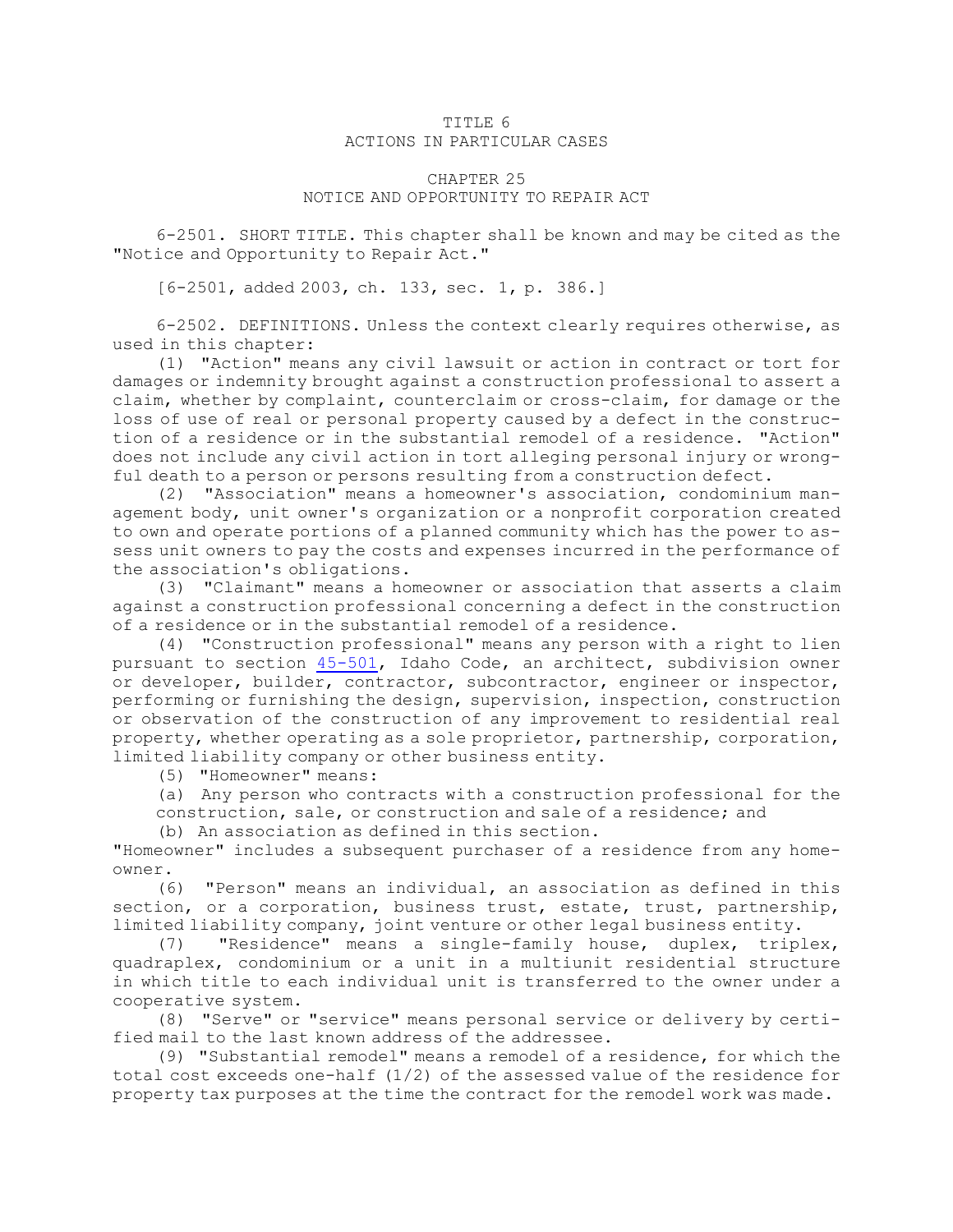[6-2502, added 2003, ch. 133, sec. 1, p. 386.]

6-2503. NOTICE AND OPPORTUNITY TO REPAIR. (1) Prior to commencing an action against <sup>a</sup> construction professional for <sup>a</sup> construction defect, the claimant shall serve written notice of claim on the construction professional. The notice of claim shall state that the claimant asserts <sup>a</sup> construction defect claim against the construction professional and shall describe the claim in reasonable detail sufficient to determine the general nature of the defect. Any action commenced by <sup>a</sup> claimant prior to compliance with the requirements of this section shall be dismissed by the court without prejudice and may not be recommenced until the claimant has complied with the requirements of this section. If <sup>a</sup> written notice of claim is served under this section within the time prescribed for the filing of an action under this chapter, the statute of limitations for construction-related claims is tolled until sixty (60) days after the period of time during which the filing of an action is barred.

(2) Within twenty-one (21) days after service of the notice of claim, the construction professional shall serve <sup>a</sup> written response on the claimant. The written response shall:

(a) Propose to inspect the residence that is the subject of the claim and to complete the inspection within <sup>a</sup> specified time frame. The proposal shall include the statement that the construction professional shall, based on the inspection, offer to remedy the defect, compromise by payment, or dispute the claim;

(b) Offer to compromise and settle the claim by monetary payment without inspection; or

(c) State that the construction professional disputes the claim and will neither remedy the construction defect nor compromise and settle the claim.

(3) (a) If the construction professional disputes the claim or does not respond to the claimant's notice of claim within the time stated in subsection (2) of this section, the claimant may bring an action against the construction professional for the claim described in the notice of claim without further notice.

(b) If the claimant rejects the inspection proposal or the settlement offer made by the construction professional pursuant to subsection (2) of this section, the claimant shall serve written notice of the claimant's rejection on the construction professional. After service of the rejection, the claimant may bring an action against the construction professional for the construction defect claim described in the notice of claim. If the construction professional has not received from the claimant, within thirty (30) days after the claimant's receipt of the construction professional's response, either an acceptance or rejection of the inspection proposal or settlement offer, then at anytime thereafter the construction professional may terminate the proposal or offer by serving written notice to the claimant, and the claimant may thereafter bring an action against the construction professional for the construction defect claim described in the notice of claim.

(4) (a) If the claimant elects to allow the construction professional to inspect in accordance with the construction professional's proposal pursuant to subsection (2)(a) of this section, the claimant shall provide the construction professional and its contractors or other agents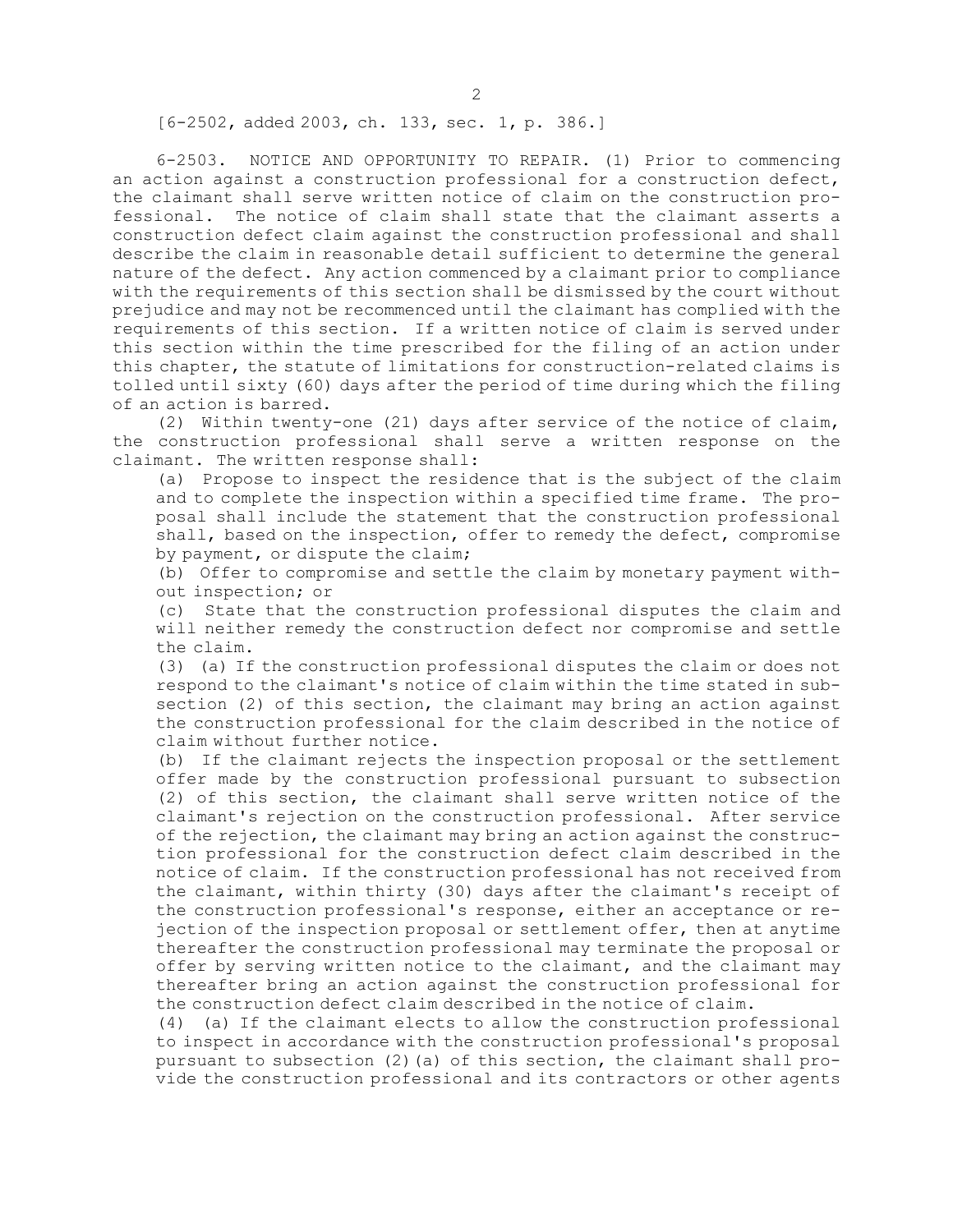reasonable access to the claimant's residence during normal working hours to inspect the premises and the claimed defect.

(b) Within fourteen (14) days following completion of the inspection, the construction professional shall serve on the claimant:

(i) <sup>A</sup> written offer to remedy the construction defect at no cost to the claimant, including <sup>a</sup> report of the scope of the inspection, the findings and results of the inspection, <sup>a</sup> description of the additional construction necessary to remedy the defect described in the claim and <sup>a</sup> timetable for the completion of such construction;

(ii) <sup>A</sup> written offer to compromise and settle the claim by monetary payment pursuant to subsection (2)(b) of this section; or

(iii) <sup>A</sup> written statement that the construction professional will not proceed further to remedy the defect.

(c) If the construction professional does not proceed further to remedy the construction defect within the agreed timetable, or if the construction professional fails to comply with the provisions of subsection (4)(b) of this section, the claimant may bring an action against the construction professional for the claim described in the notice of claim without further notice.

(d) If the claimant rejects the offer made by the construction professional pursuant to subsection (4)(b)(i) or (ii) of this section to either remedy the construction defect or to compromise and settle the claim by monetary payment, the claimant shall serve written notice of the claimant's rejection on the construction professional. After service of the rejection notice, the claimant may bring an action against the construction professional for the construction defect claim described in the notice of claim. If the construction professional has not received from the claimant, within thirty (30) days after the claimant's receipt of the construction professional's response, either an acceptance or rejection of the offer made pursuant to subsection  $(4)$  (b) (i) or (ii) of this section, then at any time thereafter the construction professional may terminate the offer by serving written notice to the claimant.

(5) (a) Any claimant accepting the offer of <sup>a</sup> construction professional to remedy the construction defect pursuant to subsection (4)(b)(i) of this section shall do so by serving the construction professional with <sup>a</sup> written notice of acceptance within <sup>a</sup> reasonable time period after receipt of the offer and no later than thirty (30) days after receipt of the offer. The claimant shall provide the construction professional and its contractors or other agents reasonable access to the claimant's residence during normal working hours to perform and complete the construction by the timetable stated in the offer.

(b) The claimant and construction professional may, by written mutual agreement, alter the extent of construction or the timetable for completion of construction stated in the offer including, but not limited to, repair of additional defects.

(6) Written or oral statements made by <sup>a</sup> claimant or by <sup>a</sup> construction professional in the course of complying with the procedures required or authorized by this section shall not be considered an admission of liability and shall not be admissible in an action subject to this section.

(7) Nothing in this section shall be construed to prevent <sup>a</sup> claimant from commencing an action on the construction defect claim described in the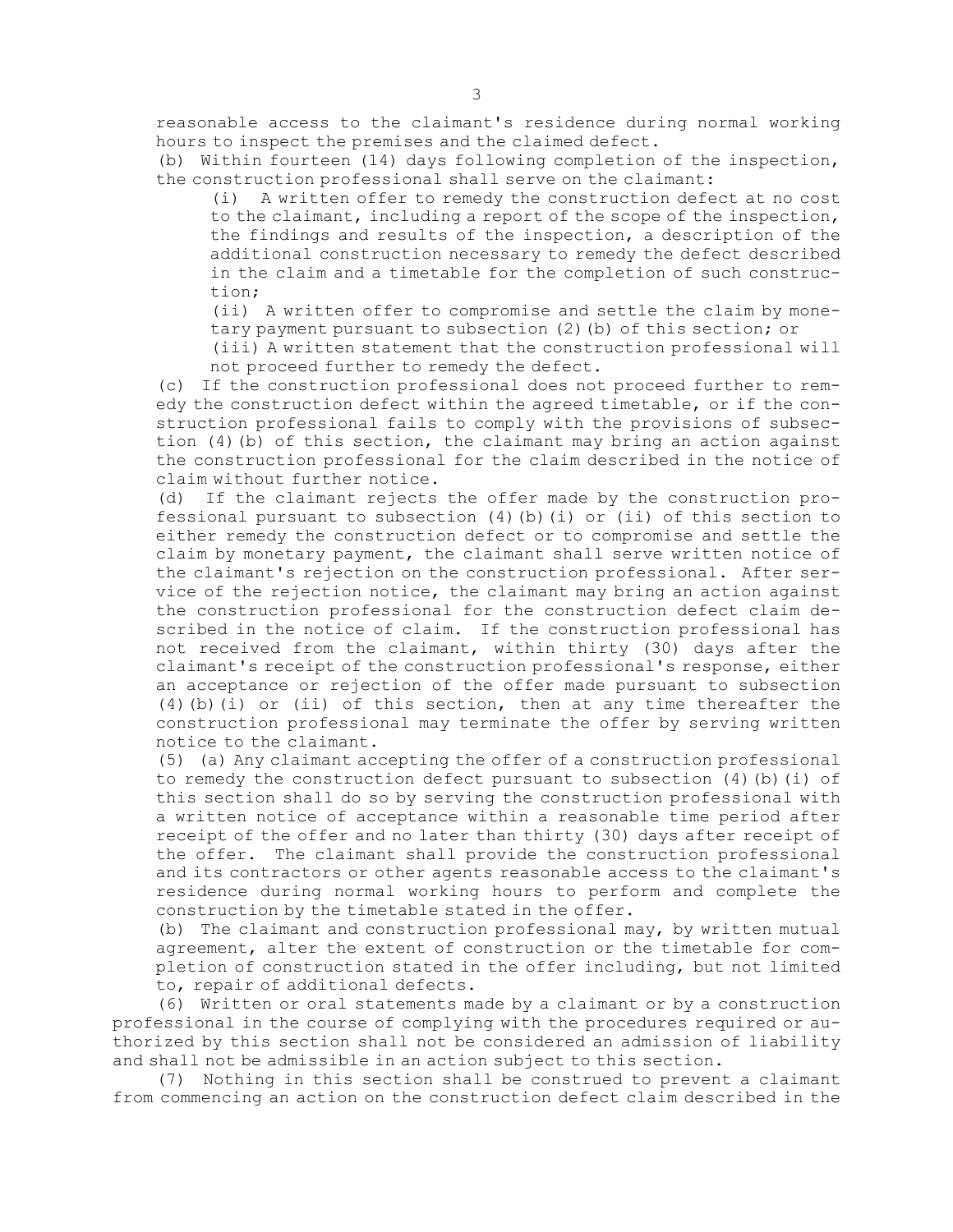notice of claim if the construction professional fails to perform the construction agreed upon, fails to remedy the defect or fails to perform by the timetable agreed upon pursuant to subsection (4)(b) or (5)(b) of this section.

[6-2503, added 2003, ch. 133, sec. 1, p. 387.]

6-2504. LIMITATION ON DAMAGES. (1) In <sup>a</sup> suit subject to section [6-2503](https://legislature.idaho.gov/statutesrules/idstat/Title6/T6CH25/SECT6-2503), Idaho Code, the claimant may recover only the following damages proximately caused by <sup>a</sup> construction defect:

(a) The reasonable cost of repairs necessary to cure any construction defect, including any reasonable and necessary engineering or consulting fees required to evaluate and cure the construction defect, that the contractor is responsible for repairing under this chapter;

(b) The reasonable expenses of temporary housing reasonably necessary during the repair period;

(c) The reduction in market value, if any, to the extent that the reduction is due to structural failure; and

(d) Reasonable and necessary attorney's fees.

(2) If <sup>a</sup> construction professional fails to make <sup>a</sup> reasonable offer as required under section [6-2503](https://legislature.idaho.gov/statutesrules/idstat/Title6/T6CH25/SECT6-2503), Idaho Code, or fails to make <sup>a</sup> reasonable attempt to complete the repairs specified in an accepted offer, or fails to complete, in <sup>a</sup> good and workmanlike manner, the repairs specified in an accepted offer, the limitations on damages and defenses to liability provided for in this section shall not apply.

(3) If <sup>a</sup> claimant denies <sup>a</sup> request to inspect as provided for in section [6-2503](https://legislature.idaho.gov/statutesrules/idstat/Title6/T6CH25/SECT6-2503), Idaho Code, unreasonably rejects an offer to remedy the construction defect or does not permit the construction professional <sup>a</sup> reasonable opportunity to repair the defect pursuant to an accepted offer of settlement, the claimant may not recover an amount in excess of:

(a) The reasonable cost of the offered repairs which are necessary to cure the construction defect and which are the responsibility of the construction professional; or

(b) The amount of <sup>a</sup> reasonable monetary settlement offer made under section [6-2503](https://legislature.idaho.gov/statutesrules/idstat/Title6/T6CH25/SECT6-2503), Idaho Code; and

(c) The amount of reasonable and necessary attorney's fees and costs incurred before the offer was rejected or considered rejected.

(4) The total damages awarded in <sup>a</sup> suit subject to this chapter may not exceed the greater of the claimant's purchase price for the residence or the current fair market value of the residence without the construction defect.

(5) <sup>A</sup> builder, under the principles of comparative fault pertaining to affirmative defenses, may be excused, in whole or in part, from any obligation, damage, loss or liability if the builder can demonstrate any of the following affirmative defenses in response to the claimed construction defect action:

(a) An unforeseen act of nature caused the structure not to meet the standard. For purposes of this section, an "unforeseen act of nature" means <sup>a</sup> weather condition, earthquake or man-made event such as war, terrorism or vandalism, in excess of the design criteria expressed by the applicable building codes, regulations and ordinances in effect at the time of original construction.

(b) The homeowner unreasonably failed to minimize or prevent those damages in <sup>a</sup> timely manner. Such failure includes the failure of the homeowner to allow reasonable and timely access for inspections and repairs